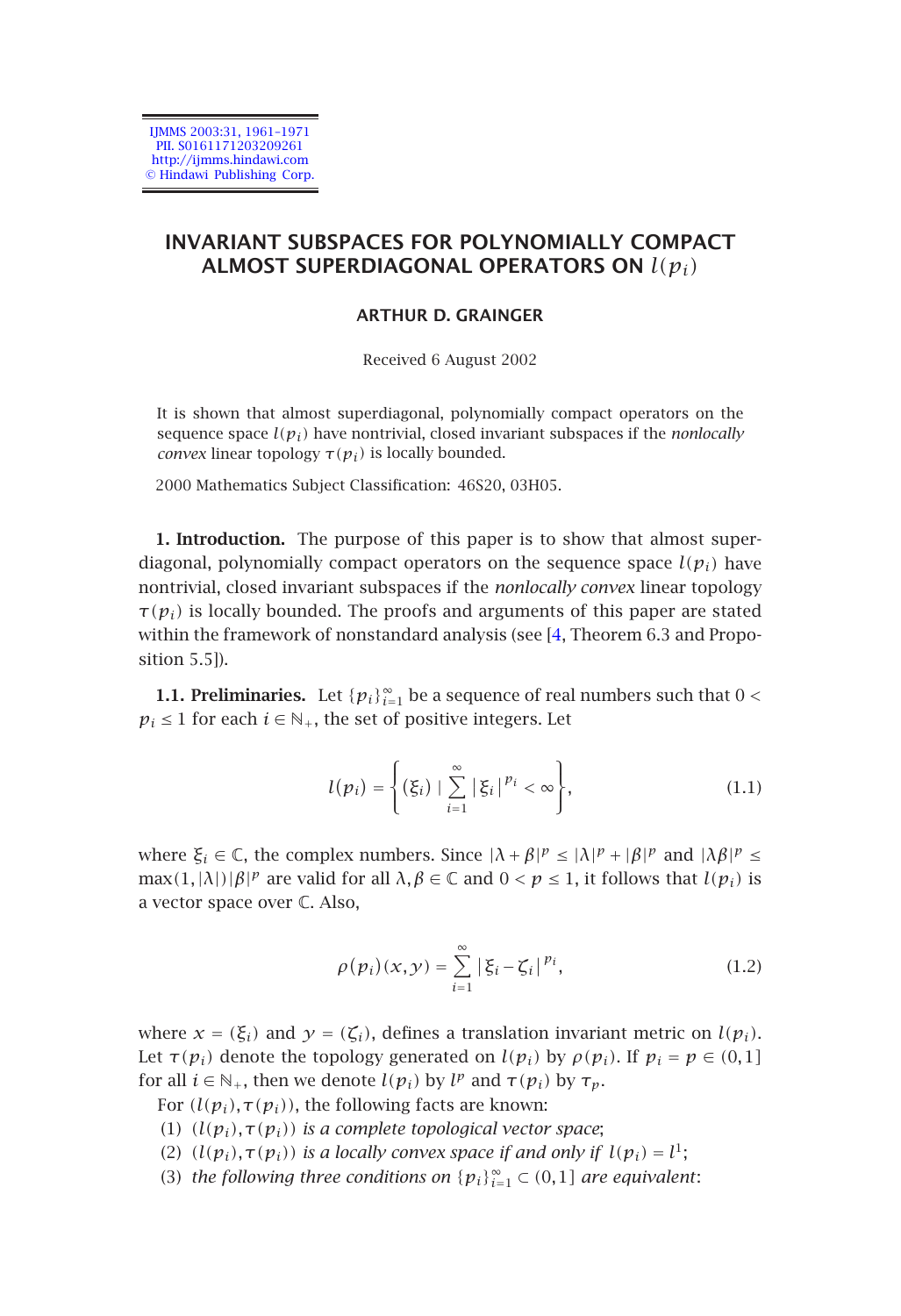- (a) liminf  $p_i > 0$ ,
- (b) *a subset B* of  $l(p_i)$  *is bounded in*  $\tau(p_i)$  *if and only if it is bounded in the metric*  $\rho(p_i)$ ,
- (c) *(l(pi),τ(pi)) is locally bounded, that is, there exists a τ(pi)*-*bounded neighborhood of* 0.

(See [5, Lemmas 1 and 2, Theorems 5 and 6].)

Unless stated otherwise, it will be assumed that  $0 < p_i ≤ 1$ , for  $i ∈ ℕ_+$ , and  $0 < p \leq \liminf p_i$ .

The sequence  $\{e_i\}$  (where  $e_i = (\varepsilon_{ij})$ ,  $\varepsilon_{ii} = 1$ , and  $\varepsilon_{ij} = 0$  for  $i \neq j$ ) will denote the natural Schauder basis for  $(l(p_i), \tau(p_i))$  and  ${\lbrace \pi_i | i \in \mathbb{N}_+ \rbrace}$ ,  $\lbrace P_j | j \in \mathbb{N}_+ \rbrace$ , and  ${E_j | j \in N_+}$  will denote the sequences of coordinate functionals, projections, and coordinate spaces, respectively, generated in  $l(p_i)$  by  $\{e_i\}$ . Also, a *τ* or *ρ*, when used, will symbolize  $τ(p_i)$  and  $ρ(p_i)$ , respectively.

Let  $\mathcal{F}[l(p_i)]$  symbolize the collection of all functions mapping  $l(p_i)$  into  $l(p_i)$  and let  $l(p_i)$ ] and  $\mathcal{L}(l(p_i))$  designate the vector spaces of  $\tau(p_i)$ -continuous linear transformation and linear transformations on  $l(p_i)$ , respectively. If  $T, U \in \mathcal{L}(l(p_i))$ , then  $TU$  denotes the composite map of  $T$  and  $U$ . For *n* ∈  $\mathbb{N}$ , the set of natural numbers, and *T* ∈  $\mathcal{L}(l(p_i))$ , define *T*<sup>*n*</sup> in the usual manner, that is,  $T^0 = I$ , the identity map,  $T^1 = T$ , and  $T^n = TT^{n-1}$  for  $1 \le n$ . If  $q(\lambda) = \sum_{k=0}^{n} c_k \lambda^k$  is a polynomial over  $\mathbb{C}$ , then we define  $q(T) = \sum_{k=0}^{n} c_k T^k$  for  $T \in \mathcal{L}(l(p_i)).$ 

Let  $x \in l(p_i)$ , which implies  $x = \sum_{j=1}^{\infty} \pi_j(x) e_j$ . If  $T \in [l(p_i)]$ , then  $Tx =$  $\sum_{j=1}^{\infty} \pi_j(x) Te_j$ . Note that  $\pi_i(Tx) = \pi_i(\sum_{j=1}^{\infty} \pi_j(x) Te_j) = \sum_{j=1}^{\infty} \pi_i(Te_j)\pi_j(x)$ , for  $i \in \mathbb{N}_+$ , by the continuity of  $\pi_i$ . Consequently, if  $a_{ij} = \pi_i(Te_j)$ , then  $Tx =$  $\sum_{i=1}^{\infty} \pi_i(Tx)e_i = \sum_{i=1}^{\infty} [\sum_{j=1}^{\infty} a_{ij}\pi_j(x)]e_i$ . Therefore, for  $T \in [l(p_i)]$ , a double sequence  $[a_{ij}] \subset \mathbb{C}$  will be called the *matrix of T* with respect to  $\{e_i\}$  (or simply the matrix of *T*) if and only if  $a_{ij} = \pi_i(T e_j)$ .

Define  $\mathscr{C}F[l(p_i)] \subset [l(p_i)]$  as follows: *T* ∈  $\mathscr{C}F[l(p_i)]$  if and only if *T* ∈ *[l(p<sub>i</sub>)*] and for *j* ∈  $\mathbb{N}_+$ , there exists  $n \in \mathbb{N}_+$ , depending on *j*, such that  $Te_j$  ∈ *E<sub>n</sub>*. If  $T \in \mathcal{CF}[l(p_i)]$  and  $[a_{ij}]$  is the matrix of *T*, then there exists  $n \in \mathbb{N}_+$ such that  $a_{ij} = 0$  for  $n < i$ . Also,  $T, U \in \mathcal{CF}[l(p_i)]$  implies  $TU \in \mathcal{CF}[l(p_i)]$ . For  $T \in \mathcal{CF}[l(p_i)]$ , *T* is said to be *almost superdiagonal (a.sd.)* if and only if  $Te_j \in E_{j+1}$  for each  $j \in \mathbb{N}_+$ .

For  $T \in [l(p_i)]$ ,  $n \in \mathbb{N}$ , and  $[a_{ij}]$ , the matrix of *T*, let the matrix of  $T^n$  be denoted by  $[a_{ij}^{(n)}]$ . It can be shown that if  $T$  is almost superdiagonal, then

$$
a_{j+n,j}^{(m)} = 0 \quad \text{for } m < n,
$$
\n
$$
a_{j+n,j}^{(n)} = \prod_{i=0}^{n-1} a_{j+i+1,j+i} \quad \text{for } j, m, n \in \mathbb{N}_+ \tag{1.3}
$$

(see [1, Section 3, Theorem 3.6]).

An asterisk appended to the upper-left corner of a symbol indicates the *nonstandard extension* of the object represented by the symbol. The notation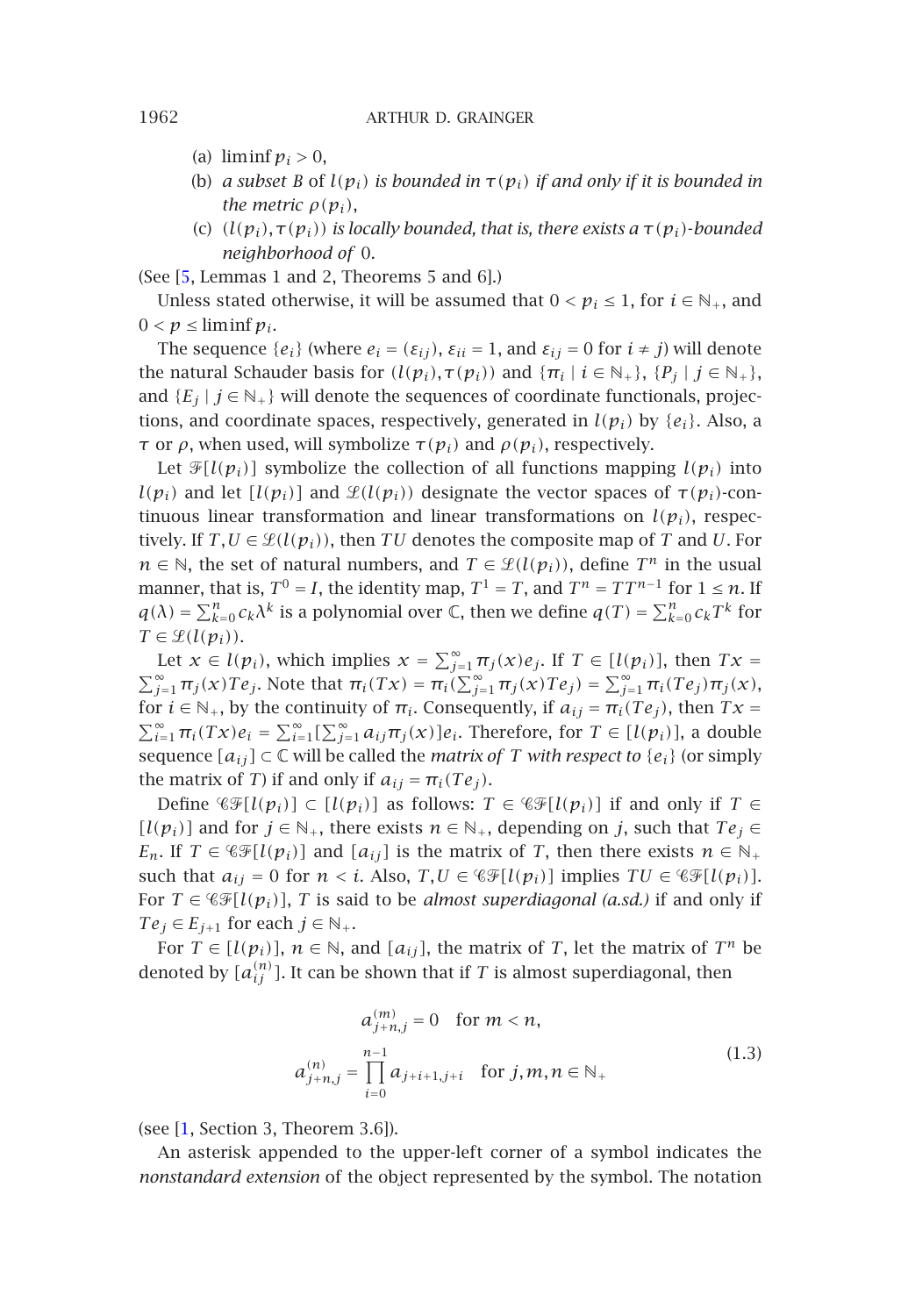*µ*(0*)* will denote the set of *infinitesimals* of <sup>∗</sup>ℂ. An element *λ* of <sup>∗</sup>ℂ is said to be *finite* if and only if  $|λ| ≤ *δ$  for some positive  $δ ∈ ℝ$ ; otherwise,  $λ$  is said to be *infinite*. It is customary to consider  $\mathbb{C} \subset \mathbb{C}$ , that is, the elements of  $\mathbb C$  are identified with their nonstandard extensions; therefore, the asterisk notation is mostly not used for these elements. However, to bring clarity to some argum[en](#page-9-1)ts, the asterisk notation for nonstandard extensions of elements of C will be used occasionally.

The notation  $\mathcal{N}_{\tau}(0)$  denotes the  $\tau(p_i)$ -neighborhood filter of zero in  $l(p_i)$ and  $\mu_{\tau}(0)$  denotes the *monad* of the  $\tau(p_i)$ -neighborhoods of zero in  $l(p_i)$ . An element  $z \in {}^*l(p_i)$  is called *near standard* if and only if there exists a (unique) element in  $l(p_i)$ , denoted by  $\degree z$ , such that  $z - \degree z \in \mu_\tau(0)$ . Also, for  $A \subset \degree l(p_i)$ , the set ° $A \subset l(p_i)$ , called the *standard part* of *A*, is defined as follows:  $x \in {}^{\circ}A$  if and only if there is a  $z \in A$  such that  $z - x \in \mu_\tau(0)$ . It can be shown that if *F* is an *internal* vector subspace of  $^*l(p_i)$ , then  $^{\circ}F$  is a  $\tau(p_i)$ -closed linear subspace of  $l(p_i)$  (see [3, Proposition 1.7]). If  $T \in [l(p_i)]$ , then  ${}^*T[\mu_{\tau}(0)] \subseteq \mu_{\tau}(0)$ ,  ${}^*T(z)$ is *near standard* if  $z \in {}^*l(p_i)$  is *near standard*, and  $\lceil {}^*T(z) \rceil = T({}^*z)$ . We will denote the (*external*) set of all *near standard* points of <sup>∗</sup>*l(pi)* by the notation  $\text{ns}_{\tau}$ <sup>(\*</sup>*l*( $p_i$ )). The (*external*) set { $z \in {}^{*}l(p_i) | \lambda z \in \mu_{\tau}(0)$  for each  $\lambda \in \mu(0)$ } is called the set of *finite points* of  $^*l(p_i)$  and is denoted by  $\text{fin}_{\tau}(\^*l(p_i))$ . Clearly,

$$
\operatorname{ns}_{\tau}({}^*l(p_i)) \subset \operatorname{fin}_{\tau}({}^*l(p_i)).\tag{1.4}
$$

Finally, if *Y* is any set belonging to the *superstructure* generated by C∪*l(pi)*, then  $\Delta(Y)$  denotes the collection of all finite subsets of the set *Y*. Also, the elements of  $*\Delta(Y)$  are called  $*$ -*finite* subsets of  $*Y$ .

**2. Nonstandard properties of**  $l(p_i)$ **.** The purpose of this section is to state some of the (nonstandard) properties of  $(l(p_i), \tau(p_i))$  that will be used in later arguments. These facts were developed in [2, 3]. The reader is referred to these references for the proofs.

Recall that for  $x \in l(p_i)$ ,

$$
P_i(x) = \sum_{j=1}^{i} \pi_j(x) e_j \in E_i,
$$
\n(2.1)

where  $\{e_i\}$  is the natural Schauder basis for  $l(p_i)$ ,  $E_i = sp(e_1, \ldots, e_i)$ , and  $\{\pi_i\}$ is the sequence of scalar projections generated by  $\{e_i\}$ . Let  $\mathcal{F}\mathcal{F}(l(p_i))$  be the collection of all finite-dimensional linear subspaces of  $l(p_i)$ . We will let  $d$ :  $\mathcal{F}(l(p_i)) \rightarrow \mathbb{N}$  denote the dimension function. In other words,  $d(F) = n$ , for  $F \in \mathcal{F}\mathcal{G}(l(p_i))$ , if and only if  $F = sp(x_1,...,x_n)$  for some linearly independent {*xi*}*<sup>n</sup> <sup>i</sup>*=<sup>1</sup> ⊂ *l(pi)*. In particular,

$$
d(E_i) = i \quad \text{for each } i \in \mathbb{N}_+.
$$
 (2.2)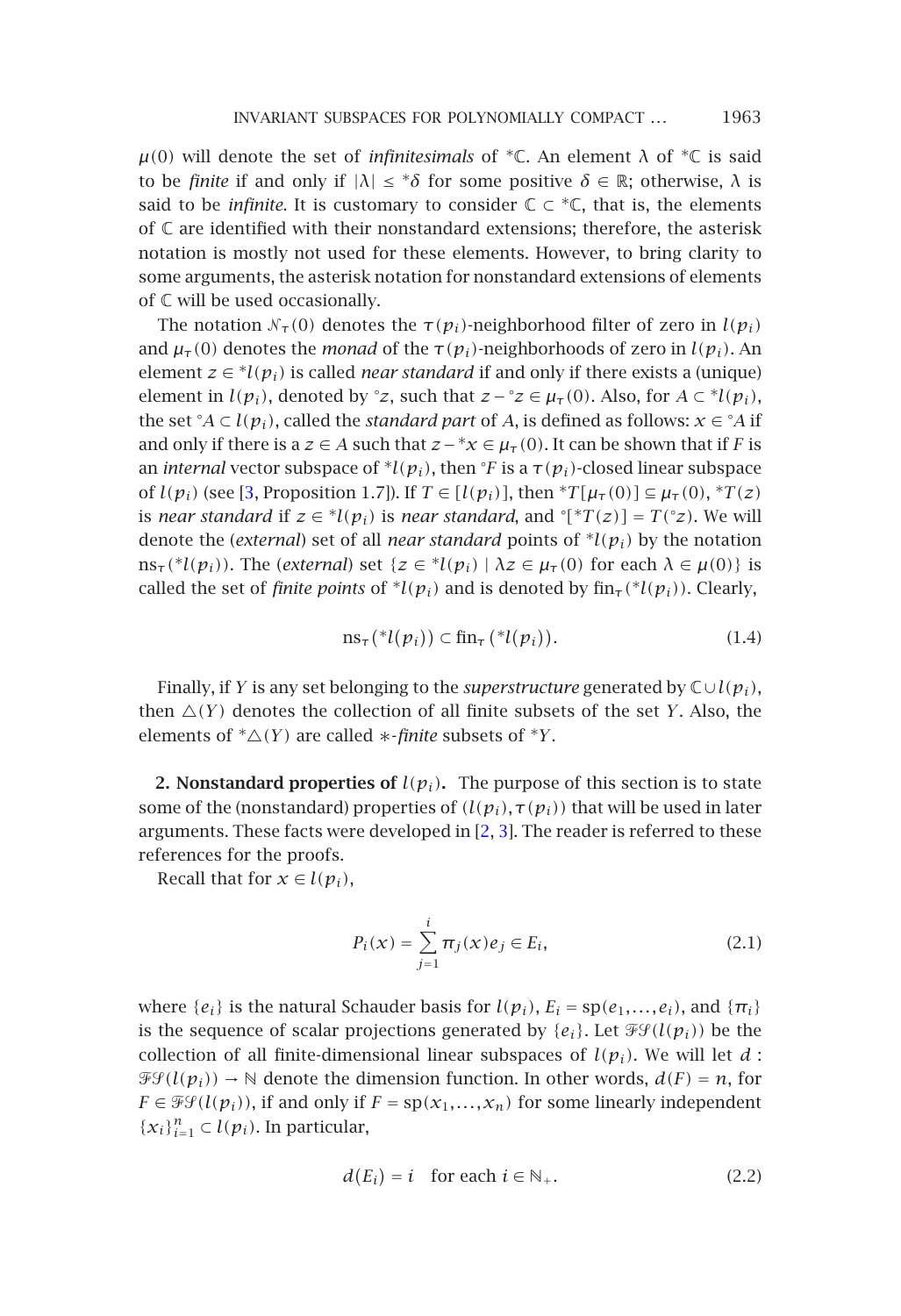**PROPOSITION** 2.1 (see [2, Propositions III.1 and III.3]). *If*  $\alpha \in {}^*\mathbb{N}_+ - \mathbb{N}_+$ , then *the (i[nt](#page-9-2)ernal) projection*  $P_\alpha$ :  $^*l(p_i) \rightarrow E_\alpha$  *satisfies the following two conditions:* 

(1) *for*  $W \in \mathcal{N}_{\tau}(0)$ *, there exists*  $V \in \mathcal{N}_{\tau}(0)$  *such that*  $P_{\alpha}[^{\ast}V] \subset {}^{\ast}W$ *;* 

(2) *if*  $x \in l(p_i)$ *, then*  $P_\alpha({}^*x) - {}^*x \in \mu_\tau(0)$  (*i.e.,*  $\Gamma[\Phi_\alpha({}^*x)] = x$ *).* 

<span id="page-3-0"></span>Note that Proposition 2.1 implies that for  $x \in l(p_i)$  and  $\alpha \in {}^*N_+ - N_+$ , we [ha](#page-9-2)ve  $l(p_i) = {}^{\circ}E_{\alpha}$  and  $P_{\alpha}[\mu_{\tau}(0)] \subseteq \mu_{\tau}(0)$ . It can be shown that

<span id="page-3-1"></span>
$$
z \in \operatorname{ns}_{\tau}({}^*l(p_i)) \text{ implies } z - P_{\alpha}(z) \in \mu_{\tau}(0) \tag{2.3}
$$

(see [2, Proposition II.2]). Also, for  $T \in [l(p_i)]$  and  $\alpha \in {}^*\mathbb{N}_+ - \mathbb{N}_+$ , if we define  $T_\alpha = P_\alpha({}^*T)P_\alpha$ , then  $T_\alpha \in {}^*\mathcal{L}(l(p_i))$  (i.e.,  $T_\alpha$  is an *internal* linear transformation on <sup>\*</sup>*l*(*p<sub>i</sub>*)), *T*<sub>α</sub> : <sup>\*</sup>*l*(*p<sub>i</sub>*) → *E<sub>α</sub>*, and *T<sub>α</sub>*[ $\mu$ <sub>τ</sub>(0)] ⊆  $\mu$ <sub>τ</sub>(0). In addition, °[*T<sub>α</sub>*(<sup>\*</sup>*x*)] = *T*(*x*) for  $x \in l(p_i)$  and  $\lceil T_\alpha(z) \rceil = T({}^\circ z)$  for any *near standard*  $z \in {}^*l(p_i)$  (see [2, Propositions II.4 and II.5]). Finally, if  $F \in \mathscr{F}\mathscr{F}(\mathcal{U}(p_i))$  such that  $F \subseteq E_\alpha$  and *T<sub>α</sub>*[*F*]  $\subseteq$  *F*, then *T*[ $\degree$ *F*]  $\subseteq$   $\degree$ *F* (see [2, Proposition II.6]).

**PROPOSITION 2.2** (see [2, Theorem II.1]). *There exists a function*  $\nabla$ :  $\mathcal{F}\mathcal{G}(l(p_i))$  $\rightarrow \mathcal{F}[l(p_i)]$  *that satisfies the following conditions:* 

- (1) *if*  $F \in \mathcal{F}\mathcal{G}(l(p_i))$ , then  $\nabla(F)$  :  $l(p_i) \rightarrow F$ ;
- (2) *for each*  $V \in N_\tau(0)$  *and any nonzero*  $x \in l(p_i)$ *, there exists a positive*  $\lambda \in \mathbb{R}$  *such that*  $\nabla(F)(\lambda x) \in V$  *for all*  $F \in \mathcal{FF}(l(p_i))$ *;*
- (3) *if*  $x \in l(p_i)$  *such that*  $x \in {}^{\circ}F$  *for*  $F \in {}^* \mathcal{F} \mathcal{F}(l(p_i))$ *, then*  ${}^* \nabla(F)({}^* x) {}^* x \in$  $\mu_{\tau}(0)$  (*i.e.*,  $\int_{-\infty}^{\infty} [f(\tau)(\tau^*x)] = x$ *).*

Let  $[\mathcal{F}\mathcal{G}(l(p_i))]$  be the collection of all linear transformations *Q* with  $\mathcal{D}(Q)$ ,  $\Re(Q) \in \mathcal{FG}(l(p_i))$ , where  $\Im(Q)$  and  $\Re(Q)$  are the domain and range of *Q*, respectively, (i.e., the domain and range of linear transformation *Q* are *finite* dimensional for  $Q \in [\mathcal{FF}(l(p_i))]$ ). Since the scalar field of  $l(p_i)$  is complex, the following sentence is true.

*If E* ∈  $\mathcal{F}\mathcal{F}(l(p_i))$  *and*  $Q$  ∈ [ $\mathcal{F}\mathcal{F}(l(p_i))$ ] *such that*  $Q : E → E$ , *then for*  $n = d(E)$ , *there exists*  ${F_j}_{j=0}^n \in \triangle(\mathcal{FF}(l(p_i)))$  *such that* 

- (a)  $F_0 = \{0\}$  *and*  $F_n = E$ ,
- (b) *Fj*<sup>−</sup><sup>1</sup> ⊂ *Fj for j* = 1*,...,n*,
- (c)  $d(F_i) = d(F_{i-1}) + 1$  *for*  $j = 1, ..., n$ ,
- (d)  $Q[F_j] \subset F_j$  *for*  $j = 0, ..., n$ .

Note that the (logical) constants of the previous statement are  $\mathcal{F}\mathcal{G}(l(p_i))$ ,  $[\mathcal{FG}(l(p_i))]$ ,  $\Delta(\mathcal{FG}(l(p_i)))$ , and *d*, the dimension function. Therefore, by the *transfer principle*, the following sentence is true.

*If*  $E \in {}^* \mathcal{F} \mathcal{G}(l(p_i))$  *and*  $Q \in {}^* [ \mathcal{F} \mathcal{G}(l(p_i))]$  *such that*  $Q : E \to E$ *, then for*  $\alpha =$ \* $d(E)$ , *there exists*  ${F_t}_{t=0}^{\alpha} \in {^*\triangle}(\mathscr{F}\mathscr{G}(l(p_i)))$  *such that* 

- (a)  $F_0 = \{0\}$  *and*  $F_\alpha = E$ ,
- (b) *Fι*<sup>−</sup><sup>1</sup> ⊂ *Fι for ι* = 1*,...,α*,
- (c)  $* d(F_t) = * d(F_{t-1}) + 1$  *for*  $t = 1, ..., \alpha$ ,
- (d)  $Q[F_t] \subset F_t$  *for*  $t = 0, \ldots, \alpha$ .

<span id="page-3-2"></span>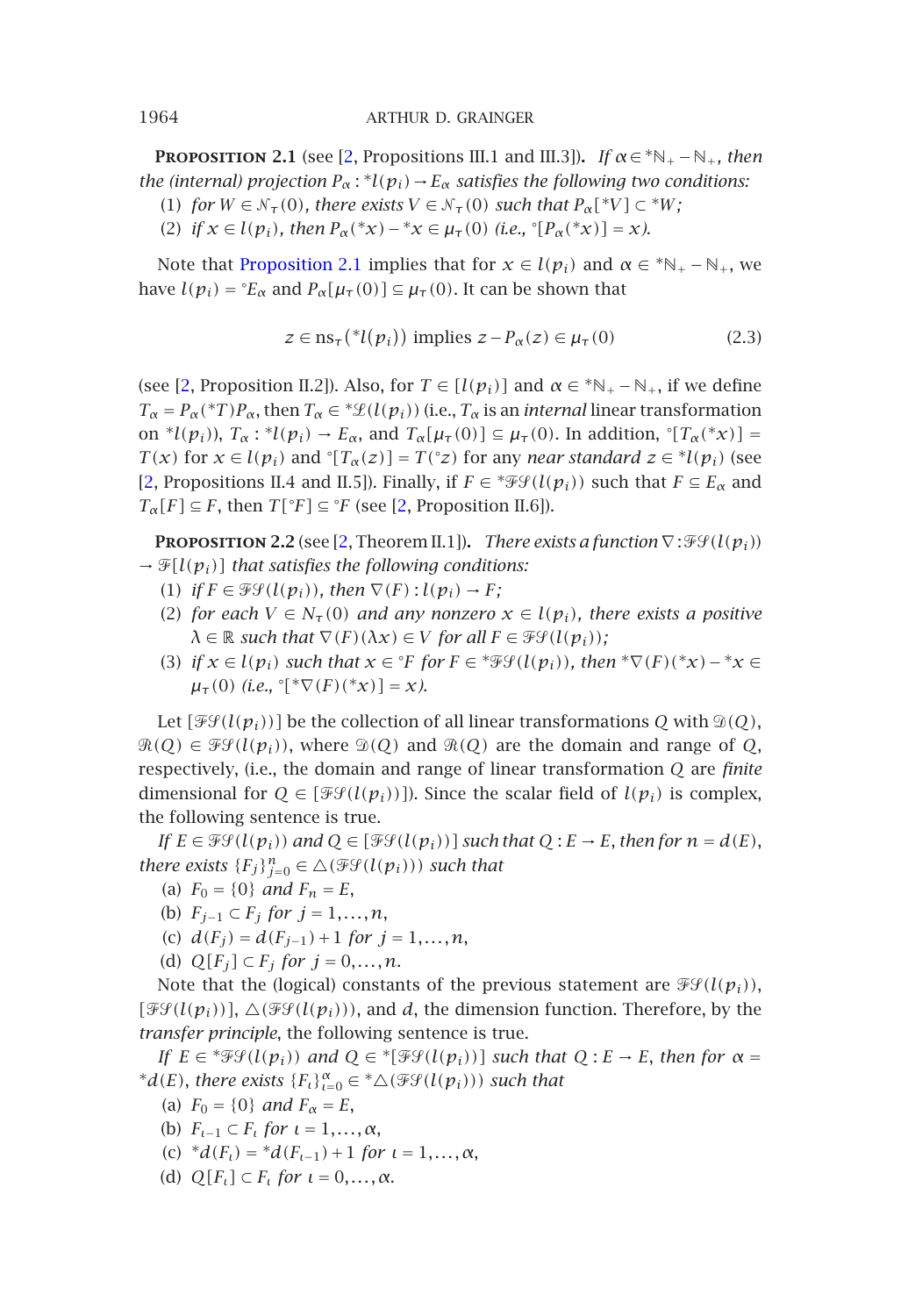<span id="page-4-0"></span>In [2], this fact was used to obtain the following proposition.

**PROPOSITION 2.3** (see [2, Definition II.2 and Lemma II.8]). *Let*  $\nabla$ :  $\mathcal{F}\mathcal{F}(l(p_i)) \rightarrow$  $\mathcal{F}[l(p_i)]$  *be the function established by Proposition 2.2 and let*  $\alpha \in {^*\mathbb{N}_+} - \mathbb{N}_+$ *. If*  $T \in \mathcal{L}(l(p_i))$ , then there exists an internal family  $\{F_t\}_{t=0}^{\alpha} \in {^*\triangle}(\mathcal{FF}(l(p_i)))$  such *that the following conditions are fulfilled:*

- (1)  $F_0 = \{0\}$ ,  $F_\alpha = E_\alpha$ , and  $F_{\iota-1} \subset F_\iota$  [for](#page-4-0)  $\iota = 1, ..., \alpha$ ,
- (2)  ${}^*d(F_t) = {}^*d(F_{t-1}) + 1$  *for*  $t = 1, ..., \alpha$ *,*
- (3)  $T_{\alpha}[F_t] \subset F_t$  *for*  $\iota = 0, \ldots, \alpha$ *, where*  $T_{\alpha} = P_{\alpha}({}^*T)P_{\alpha}$ *,*
- (4)  ${F_t}_{t=0}^{\alpha}$  *and*  ${* \nabla(F_t)}_{t=0}^{\alpha}$  *are*  $*$ *-finite,*
- (5)  ${}^* \nabla(F_t) : {}^* l(p_i) \to F_t$  such that  $x \in {}^{\circ}F_t$  [impl](#page-4-0)ies  ${}^* \nabla(F_t)({}^* x) {}^* x \in \mu_{\tau}(0)$  $(i.e., \degree[^* \nabla (F_t)(*x)] = x$ *)* for each  $\iota \in \{0, ..., \alpha\}$ .

Note that  ${}^{\circ}F_{\alpha} = {}^{\circ}E_{\alpha} = l(p_i)$  and from continuity and Proposition 2.3(3), we infer that  $T[^{\circ}F_{\iota}] \subset {}^{\circ}F_{\iota}$  for  $T \in [l(p_i)]$  and  $\iota \in \{0, ..., \alpha\}$ . Also, given  $F_{\iota-1}$  and  $F_{\iota}$ ,  $\iota = 1, \ldots, \alpha$ , it can be shown that Proposition 2.3(2) implies that for  $x_1, x_2 \in {}^{\circ}F_t$ , either  $x_1 = \zeta_1 x_2 + \gamma_1$  or  $x_2 = \zeta_2 x_1 + \gamma_2$  for some  $\zeta_1, \zeta_2 \in \mathbb{C}$  and  $\gamma_1, \gamma_2 \in {}^{\circ}F_{t-1}$ . In other words, any two points of  ${}^{\circ}F_t$  are linearly dependent modulo  ${}^{\circ}F_{t-1}$  (see [2, Proposition I.21]).

<span id="page-4-1"></span>Observe that for  $T \in [l(p_i)]$ , Proposition 2.3 produces a chain of closed invariant linear [s](#page-9-2)ubspaces [f](#page-9-2)or  $T$ , namely  $\{^{\circ}F_{t}\}_{t=0}^{\alpha}$ . The problem is that we could have  ${}^{\circ}F_{\iota} = \{0\}$  for  $\iota \in \{0, \ldots, \alpha\} \cap \mathbb{N}$  (i.e., the *finite* elements of  $\{0, \ldots, \alpha\}$ ) and <sup>○</sup>*F<sub>ι</sub>* = *l*( $p_i$ ) for *ι* ∈ {0,...,α} ∩ (\*N − N) (i.e., the *infinite* elements of {0,...,α}). Howeve[r, if we could fin](#page-4-0)d  $v \in \{1, ..., \alpha\}$  such that  $\mathcal{F}_{v-1} \neq l(p_i)$  and  $\mathcal{F}_v \neq \{0\}$ , then either  ${}^{\circ}F_{v-1}$  or  ${}^{\circ}F_v$  is a closed nontrivial linear subspace of *T* since  $l(p_i)$  is infinite dimensional and any two points of ◦ *Fν* are linearly dependent modulo ◦ *Fν*−1. The next proposition gives sufficient conditions for the existence of such a *ν*.

<span id="page-4-2"></span>**PROPOSITION 2.4** (see [2, Definition II.2 and Lemma II.9]). *Let*  $T \in \mathcal{L}(l(p_i))$ ,  $\nabla$ :  $\mathcal{F}(l(p_i)) \rightarrow \mathcal{F}[l(p_i)]$  *be the function established by Proposition 2.2, and let*  $\alpha \in {}^*\mathbb{N}_+ - \mathbb{N}_+$ *. Let the collection*  $[\{F_t\}_{t=0}^{\alpha} : {\^*\nabla} (F_t)\}_{t=0}^{\alpha}]$  *satisfy the conditions of Proposition 2.3 with respect to T*,  $\nabla$ *, and*  $\alpha$ *. Let*  $U \in {}^*\mathcal{L}(l(p_i))$  *such that*  $U[\mu_{\tau}(0)] \subset \mu_{\tau}(0)$ *. If there exists*  $x \in l(p_i)$  *such that*  $U({}^*x) \notin \mu_{\tau}(0)$  *and*  $U(^* \nabla(F_t)(^* x)) \in F_t \cap \text{ns}_{\tau}({}^* l(p_i))$  $U(^* \nabla(F_t)(^* x)) \in F_t \cap \text{ns}_{\tau}({}^* l(p_i))$  *for each*  $\iota \in \{0, \ldots, \alpha\}$ *, then there exists*  $\nu \in$ { $1,...,\alpha$ } *such that* ° $F_{\nu-1} \neq l(p_i)$  *and* ° $F_{\nu} \neq \{0\}$ *.* 

We close this section with a useful characterization of  $fin_{\tau}({^*l}(p_i))$ , the *finite points* of  $^*l(p_i)$ .

**PROPOSITION 2.5.** *If*  $z \in \text{fin}_{\tau}({}^*l(p_i))$ *, then*  $\pi_l(z)$  *is finite for*  $\pi_l \in {}^*{\pi_l \mid i \in \mathbb{Z}}$  $\mathbb{N}_+$ .

**PROOF.** Since  $0 < p \leq \liminf p_i$  implies that  $\tau(p_i)$  is locally bounded (see [5, Theorem 6]), there exists a positive  $\delta_0 \in \mathbb{R}$  such that

$$
V_0 = S(\rho(p_i); \delta_0) = \{x \in l(p_i) \mid \rho(p_i)(x, 0) \le \delta_0\}
$$
 (2.4)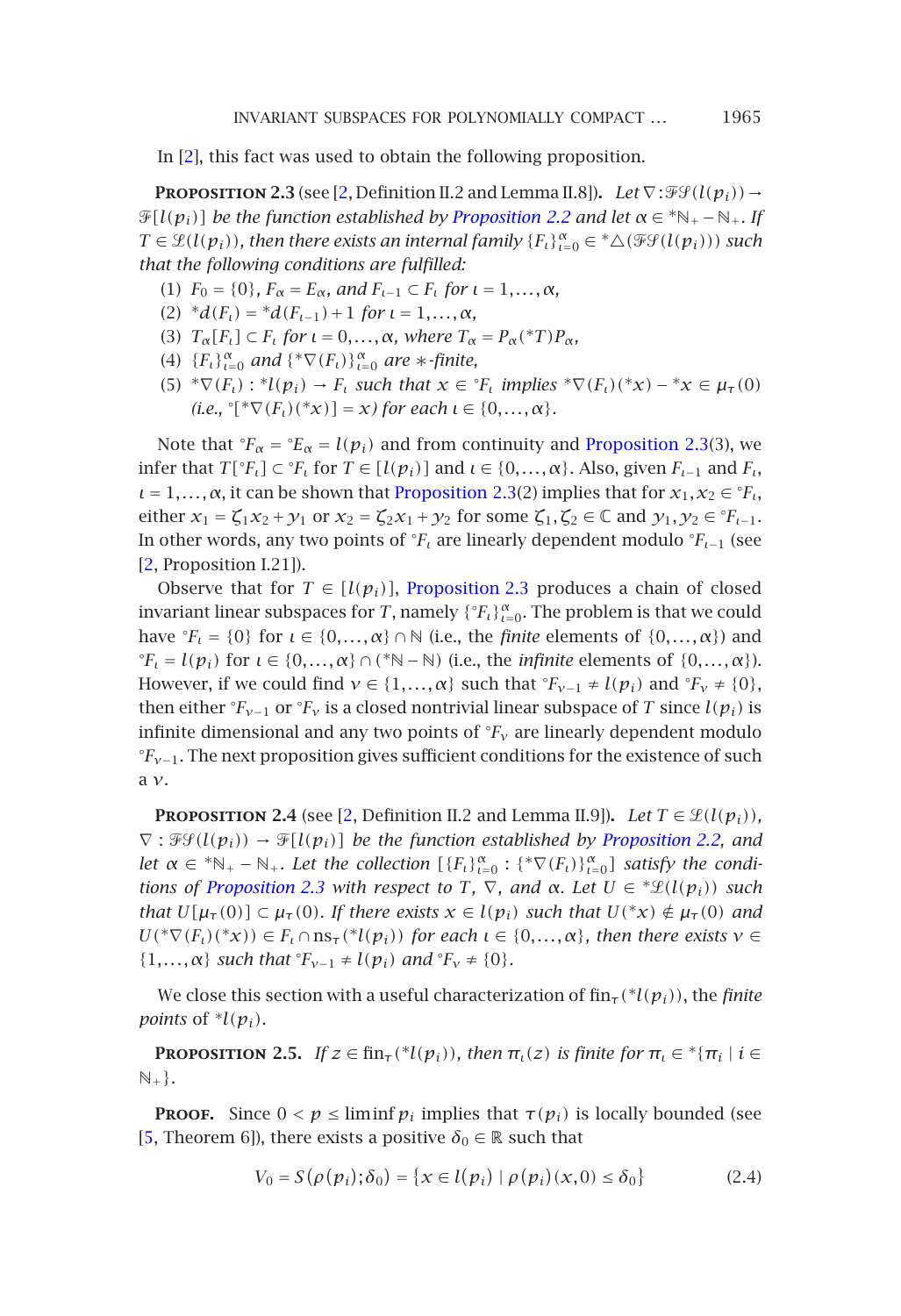is  $\tau(p_i)$ -bounded. Let  $z \in \text{fin}_{\tau}({}^{\ast}l(p_i))$ . Hence,  ${}^{\ast}g_{V_0}(z) \leq {}^{\ast}\delta$  for some positive  $\delta \in \mathbb{R}$ , where  $g_{V_0}$  is the gauge of  $V_0$  (see [2, Proposition I.14]). So,  $z \in$ <sup>\*</sup>( $\delta V_0$ ) ⊂ <sup>\*</sup>S( $\rho$ ( $p_i$ ); $\lambda$ ) for  $\lambda$  = max( $\delta \delta_0$ , $\delta_0$ , 1) since  $V_0$  is closed, balanced and  $\delta S(\rho(p_i); \delta_0) \subset S(\rho(p_i); \lambda)$ . Therefore,  $^* \rho(p_i)(z, 0) \leq ^* \lambda$ , which implies  $|\pi_i(z)|^{p_i}$  $\leq$  \* $\lambda$  for  $\pi_i \in$  \*{ $\pi_i$  |  $i \in \mathbb{N}_+$ }[. It suffic](#page-3-0)es to conside[r the case when](#page-4-0)  $1 \leq |\pi_i(z)|$ for  $\iota \in \mathbb{N}_+$ . Since  $p \in \mathbb{R}$  and  $0 < p^{-1}_\iota \leq \mathbb{N}(p^{-1})$  for  $p_\iota \in \mathbb{N}(p_i)$ , we have  $|\pi_\iota(z)| \leq \iota$ *(*\*λ) $p_i^{-1}$  ≤ \*(λ $p^{-1}$ ) for  $π_i$  ∈ \*{ $π_i$  |  $i$  ∈ N<sub>+</sub>}. We infer that  $π_i(z)$  is finite for  $\pi_i \in {^*} {\{\pi_i \mid i \in \mathbb{N}_+\}.$  $\Box$ 

**[3.](#page-4-1) [Polynomia](#page-4-1)lly compact almost superdiagonal operators.** We want to show that if  $T \in \mathcal{CF}[l(p_i)]$  [is almost supe](#page-4-2)rdiagonal and  $q(T)$  is compact for some polynomial  $q(\lambda)$  over  $\mathbb C$ , then *T* has a nontrivial closed invariant linear subspace. Note that for  $\alpha \in {}^*\mathbb{N}_+ - \mathbb{N}_+$  and  $\nabla : \mathscr{FF}(l(p_i)) \to \mathscr{F}[l(p_i)]$ , the function defined by Proposition 2.2, we can use Proposition 2.3 to produce a collection  $[\{F_t\}_{t=0}^{\alpha} : {\{\nabla F_t\}_{t=0}^{\alpha}}]$ , for some  $\alpha \in {\aleph}$ , such that  ${\{\nabla F_t\}_{t=0}^{\alpha}}$  is a collection of closed invariant linear subspaces of *T*. The strategy is to find some  $\alpha \in {}^*\mathbb{N}_+ - \mathbb{N}_+$  such that  ${}^*\mathfrak{q}(T_\alpha) \in {}^*\mathcal{L}(l(p_i))$  satisfies the hypotheses of Proposition 2.4, where  $T_{\alpha} = P_{\alpha}({}^*T)P_{\alpha}$ .

First, however, consider a compact operator *U* on *l(pi)*.

As stated in the proof of Proposition 2.5, there exists a positive  $\delta_0 \in \mathbb{R}$  such that

$$
V_0 = S(\rho(p_i); \delta_0) = \{x \in l(p_i) \mid \rho(p_i)(x, 0) \le \delta_0\}
$$
 (3.1)

<span id="page-5-0"></span>is  $\tau(p_i)$ -bounded since  $0 < p \leq \liminf p_i$  implies that  $\tau(p_i)$  is locally bounded (see the known facts about  $(l(p_i), \tau(p_i))$  in the first section). Therefore,

$$
^*V_0 \subset \operatorname{fin}_{\tau} \left( ^*l(p_i) \right) \tag{3.2}
$$

(see [2, Corollary I.18]). If  $U \in [l(p_i)]$  such that  $\overline{U[W]}$  is  $\tau(p_i)$ -compact for some  $W \in \mathcal{N}_{\tau}(0)$ , then  $\overline{U[V_0]}$  is  $\tau(p_i)$ -compact since  $\lambda V_0 \subset W$  for some positive scalar *λ*. Unless stated otherwise,  $V_0 = S(\rho(p_i); \delta_0)$  will be a fixed,  $\tau(p_i)$ bounded neighborhood of 0, with  $0 < \delta_0 \leq 1$ . Thus, we have that  $U \in [l(p_i)]$  is compact if and only if  $\overline{U[V_0]}$  is  $\tau(p_i)$ -compact. [Also](#page-3-1), if  $\overline{U[V_0]}$  is  $\tau(p_i)$ -compact, then  $*U[*V_0] \subset \text{ns}_{\tau}(*l(p_i))$  (see [2, Proposition I.1]).

**PROPOSITION** 3.1. If  $U \in [l(p_i)]$  is compact and  $[b_{ij}]$  is the matrix of U, *then*  $b_{\iota\kappa} \in \mu(0)$  *for*  $b_{\iota\kappa} \in {^*}[b_{ij}]$  *such that*  $\iota, \kappa \in {^*}\mathbb{N}_+ - \mathbb{N}_+$ *.* 

**PROOF.** Let  $\lambda_{\kappa} = (*\delta_0)^{p_{\kappa}^{-1}}$  for  $\kappa \in * \mathbb{N}_+$  and  $p_{\kappa} \in * \{p_i\}$  and define  $z_{\kappa} =$ *λ*<sub>*κ*</sub> $e$ <sub>*κ*</sub> for *κ* ∈ <sup>\*</sup>N<sub>+</sub></sub> and  $e$ <sub>*κ*</sub> ∈ <sup>\*</sup>{ $e$ <sub>*i*</sub>}</sub>. We infer that <sup>\*</sup>*ρ*(*p<sub>i</sub>*)( $z$ <sub>*κ*</sub>,0) = | $λ$ <sub>*K*</sub>|*p<sub>K</sub>* = \* $δ$ <sub>0</sub> for  $\kappa \in {^*\mathbb{N}_+}$ , which implies  $z_{\kappa} \in {^*\mathbb{V}_0}$  for  $\kappa \in {^*\mathbb{N}_+}$ . Therefore,  $^*Uz_{\kappa} \in \text{ns}_{\tau}({^*\mathcal{U}(p_i)})$ for  $\kappa \in * \mathbb{N}_+$  since  $*U[*V_0]$  ⊂ ns<sub>τ</sub>( $*l(p_i)$ ). So, if  $\iota \in * \mathbb{N}_+$  –  $\mathbb{N}_+$ , then  $*Uz_{\kappa}$  –  $P_{\iota-1}({}^{\ast}Uz_{\kappa}) \in \mu_{\tau}(0)$  for  $\kappa \in {}^{\ast}\mathbb{N}_+$  by expression (2.3) since  $\iota \in {}^{\ast}\mathbb{N}_+ - \mathbb{N}_+$  implies  $\iota-1 \in {^*N_+} - N_+.$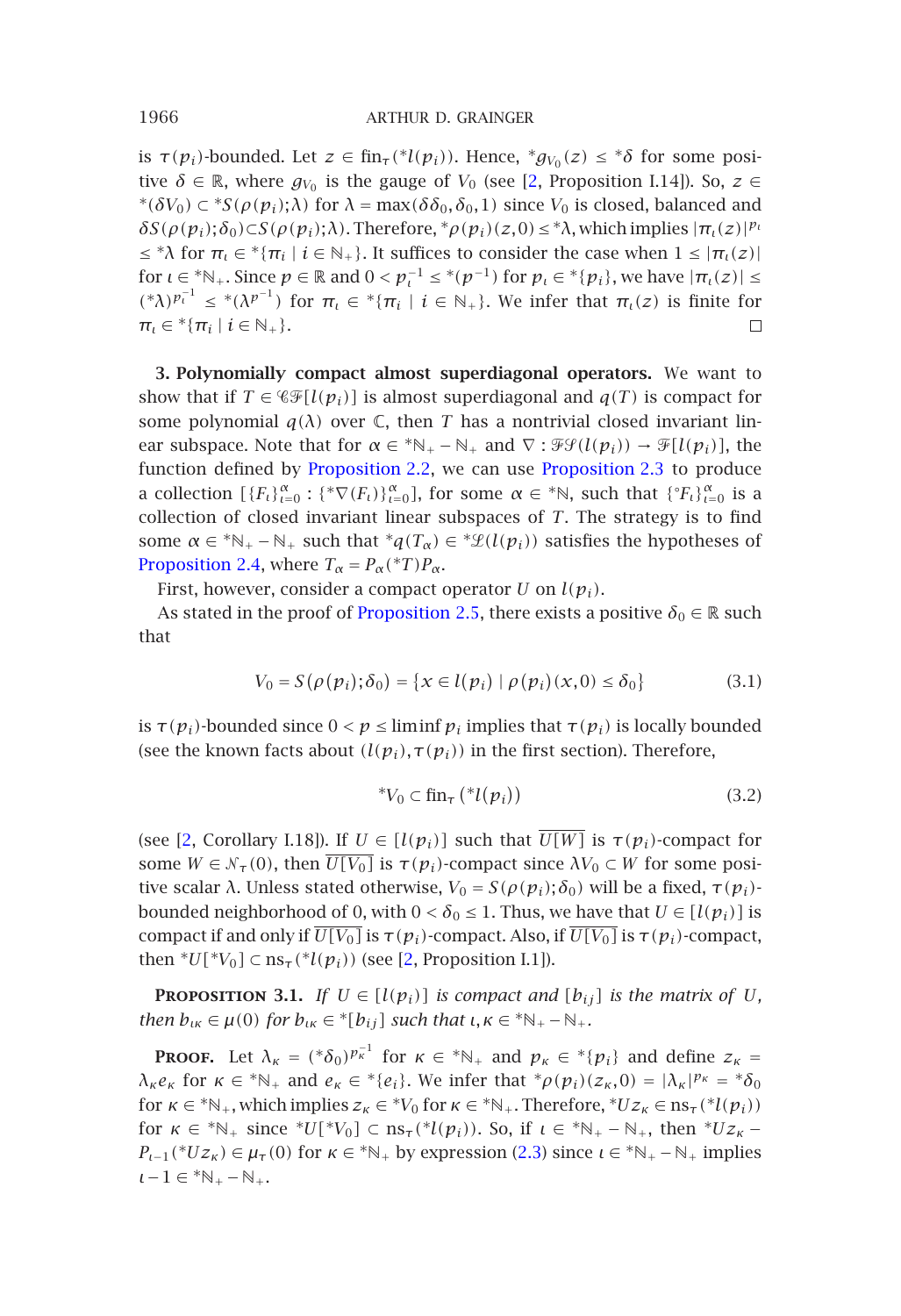<span id="page-6-0"></span>Let  $\iota, \kappa \in {^*N_+} - \mathbb{N}_+$  and let  $[b_{ij}]$  be the matrix of *U* with respect to  $\{e_i\}$ . Note that  $\pi_i({}^*Uz_{\kappa}) = \lambda_{\kappa}\pi_i({}^*Ue_{\kappa}) = \lambda_{\kappa}b_{\kappa}$  for  $\pi_i \in {}^*{\pi_i \mid i \in \mathbb{N}_+}, e_i \in {}^*{e_i},$  and  $b_{i,k} \in {}^* [b_{ij}]$ . Since

$$
|\lambda_{k}b_{lk}|^{p_{l}} = *_{\rho}(p_{i})(\lambda_{k}b_{lk}e_{l},0) \leq *_{\rho}(p_{i})(*Uz_{k}-P_{l-1}(*Uz_{k}),0), \qquad (3.3)
$$

we have  $|\lambda_{\kappa}b_{\iota\kappa}|^{p_{\iota}} \in \mu(0)$ . Consequently,  $1 \leq p_{\iota}^{-1} \leq {}^{*}(p^{-1})$  [implies](#page-5-0)  $\lambda_{\kappa}|b_{\iota\kappa}| \in$  $\mu(0)$ . Also,  $1 \le p_{\kappa}^{-1} \le {^*(p^{-1})}$  implies  ${^*(\delta_0^{p^{-1}})} \le \lambda_{\kappa} \le {^*\delta_0}$ , which implies  $|b_{\iota\kappa}| \in$  $\mu(0)$ . Therefore,  $b_{\mu} \in \mu(0)$ .  $\Box$ 

**PROPOSITION 3.2.** *If*  $U \in [l(p_i)]$  *is almost superdiagonal and*  $q(U)$  *is compact for some complex polynomial*  $q(\lambda)$ *, then there exists*  $\alpha \in {^*\mathbb{N}_+} - \mathbb{N}_+$  *such that*  $a_{\alpha+1,\alpha} \in \mu(0)$  *for*  $a_{\alpha+1,\alpha} \in {}^* [a_{ij}]$ *, where*  $[a_{ij}]$  *is the matrix of U.* 

**PROOF.** Let *n* be the degree of  $q(\lambda) = \sum_{k=0}^{n} c_k \lambda^k$ , which implies  $c_n \neq 0$ . If  $[b_{ij}]$  *is the matrix of*  $q(U)$ *, with respect to*  $\{e_i\}$ *, then*  $q(U)$  *being compact im*plies  $b_{\iota\kappa} \in \mu(0)$  for  $b_{\iota\kappa} \in {}^* [b_{ij}]$  such that  $\iota, \kappa \in {}^* \mathbb{N}_+$  –  $\mathbb{N}_+$  by Proposition 3.1. Let  $\kappa \in \mathbb{N}_+ - \mathbb{N}_+$ . Since *U* being almost superdiagonal implies  $a_{\kappa+n,\kappa}^{(m)} = 0$  for  $m < n$ and  $a_{\kappa+n,\kappa}^{(n)} = \prod_{i=0}^{n-1} a_{\kappa+i+1,\kappa+i}$  (by expression (1.3) and the *transfer principle*), we have  $b_{\kappa+n,\kappa}$  = \* $c_n \prod_{i=0}^{n-1} a_{\kappa+i+1,\kappa+i}$ . Therefore, if  $\kappa \in \kappa_{+}-\mathbb{N}_+$ , then  $\kappa_{n} \notin \mu(0)$ and  $b_{\kappa+n,\kappa} \in \mu(0)$  imply  $a_{\kappa+i_0+1,\kappa+i_0} \in \mu(0)$  for some  $i_0 \in \{0,\ldots,n-1\}$ . Let  $\alpha = \kappa + i_0$ .  $\Box$ 

**PROPOSITION 3.3.** *If*  $U \in {}^*\mathcal{L}(l(p_i))$  such that  $U[\mu_\tau(0)] \subset \mu_\tau(0)$ , then

$$
U[\operatorname{fin}_{\tau}({}^{\ast}l(p_i))] \subset \operatorname{fin}_{\tau}({}^{\ast}l(p_i)). \tag{3.4}
$$

**Proof.** Let  $z \in \text{fin}_{\tau}({}^{\ast}l(p_i))$ . If  $\lambda \in \mu(0)$ , then  $\lambda z \in \mu_{\tau}(0)$ , which implies  $\lambda Uz = U(\lambda z) \in \mu_\tau(0)$ . Therefore,  $Uz \in \text{fin}_{\tau}({}^*l(p_i))$ .  $\Box$ 

<span id="page-6-1"></span>Let  $T \in \mathcal{CF}[l(p_i)]$  be an almost superdiagonal operator such that  $q(T)$ is compact for  $q(\lambda) = \sum_{k=0}^{n} c_k \lambda^k$ , a polynomial over  $\mathbb C$  with  $c_n \neq 0$ . Let  $\nabla$ :  $\mathcal{F}(l(p_i)) \rightarrow \mathcal{F}[l(p_i)]$  satisfy the conditions of Proposition 2.2 and let  $\alpha \in$  $*N_{+} - N_{+}$  satisfy the conclusion of Proposition 3.2. Note that the (internal) projection  $P_\alpha$ : \* $l(p_i) \rightarrow E_\alpha$  satisfies the conditions of Proposition 2.1. Define  $T_{\alpha} = P_{\alpha}({}^{\ast}T)P_{\alpha}$ . Observe that

$$
*q(Tα) ∈ *L(l(pi)), Tα[µτ(0)] ⊂ μτ(0),\n* (q(T)) [µτ(0)] ⊂ μτ(0),
$$
\n(3.5)

since  $T$  and  $q(T)$  are continuous.

**PROPOSITION** 3.4. *If*  $z \in \mu_\tau(0)$ *, then*  $^*q(T_\alpha)z \in \mu_\tau(0)$ *.* 

**PROOF.** It suffices to show that  $(T_\alpha)^m[\mu_\tau(0)] \subset \mu_\tau(0)$  for  $m \in \mathbb{N}_+$  (see [2, Proposition I.6]). Note that from (3.5),  $T_{\alpha}[\mu_{\tau}(0)] \subset \mu_{\tau}(0)$ . Assume that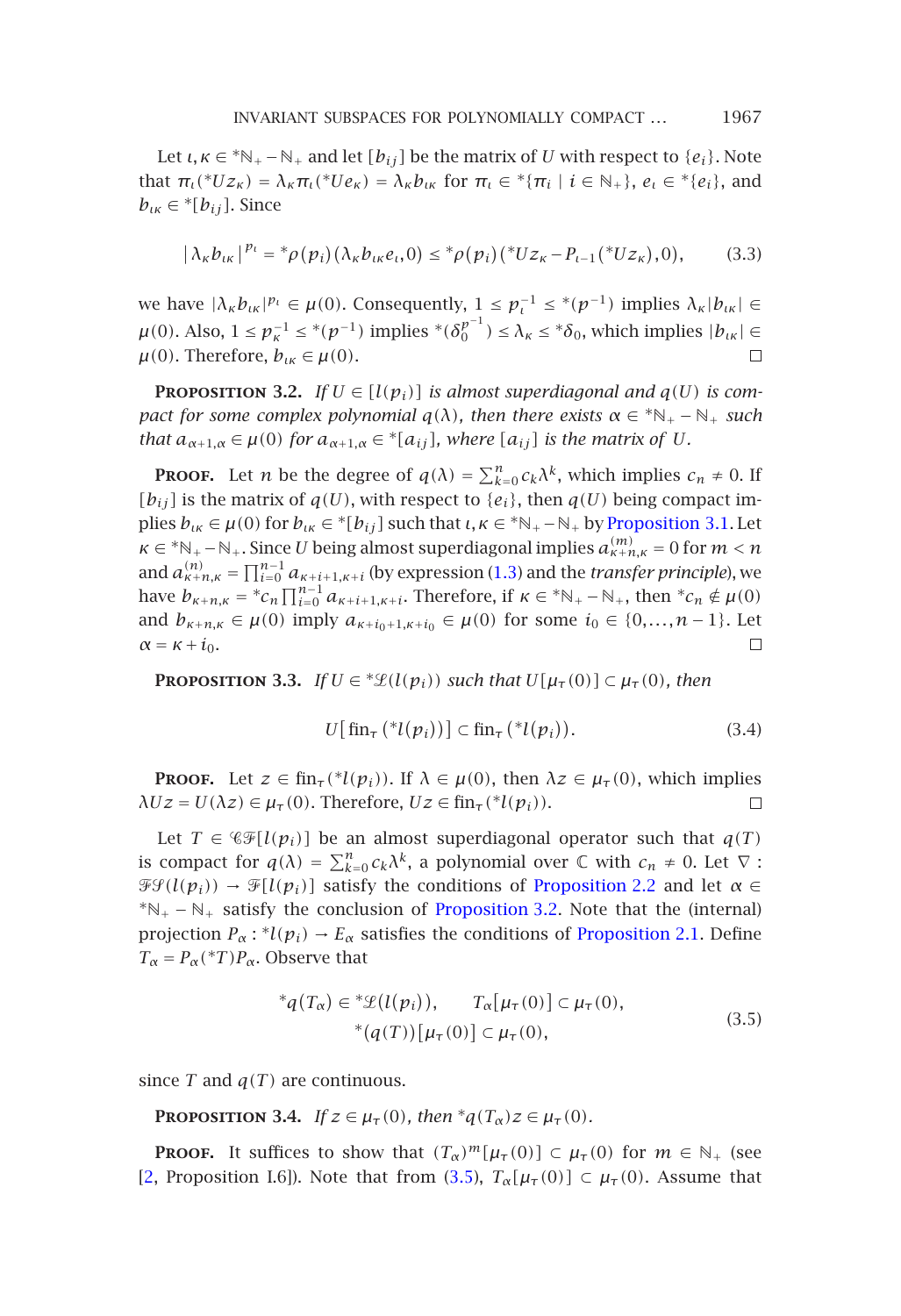$(T_{\alpha})^m[\mu_{\tau}(0)] \subset \mu_{\tau}(0)$  for  $m \in \mathbb{N}_+$ . Consequently,

$$
(T_{\alpha})^{m+1}[\mu_{\tau}(0)] = T_{\alpha}[(T_{\alpha})^{m}[\mu_{\tau}(0)]] \subset T_{\alpha}[\mu_{\tau}(0)] \subset \mu_{\tau}(0). \tag{3.6}
$$

Therefore,  $(T_\alpha)^m[\mu_\tau(0)] \subset \mu_\tau(0)$  for each  $m \in \mathbb{N}_+$  by induction.

So, one of the conditions of Proposition 2.4 for  $*q(T_\alpha)$  has been satisfied, that is,  ${}^*q(T_\alpha)[\mu_\tau(0)] \subset \mu_\tau(0)$ .

<span id="page-7-0"></span>**PROPOSITION** 3.5. *Let*  $F \in \mathcal{F}\mathcal{F}(l(p_i))$  *such that*  $F \subset E_\alpha$ *. If*  $T_\alpha[F] \subset F$ *, then*  $(T_\alpha)^m[F] \subset F$  *for*  $m \in \mathbb{N}$ *.* 

**PROOF.** If  $(T_\alpha)^m[F] \subset F$  for  $m \in \mathbb{N}$ , then  $(T_\alpha)^{m+1}[F] = T_\alpha[(T_\alpha)^m[F]] \subset F$ *T<sub>α</sub>*[*F*]  $\subset$  *F*. Therefore,  $(T_{\alpha})^m$ [*F*]  $\subset$  *F* for any  $m \in \mathbb{N}$  by induction.  $\Box$ 

Consequently, if  $F \in \mathcal{F}\mathcal{F}(l(p_i))$  $F \in \mathcal{F}\mathcal{F}(l(p_i))$  $F \in \mathcal{F}\mathcal{F}(l(p_i))$  such that  $F \subset E_\alpha$  and  $T_\alpha[F] \subset F$ , then

$$
^*q(T_\alpha)[F] \subset F. \tag{3.7}
$$

 $\Box$ 

**PROPOSITION 3.6.** *If*  $z \in E_\alpha \cap \text{fin}_{\tau}({}^{\ast}l(p_i))$ *, then*  $[{}^{\ast}q(T_\alpha)z - {}^{\ast}(q(T))z] \in$ *µτ (*0*).*

**PROOF.** It is sufficient to show that  $*(T^m)z - (T_\alpha)^m z \in \mu_\tau(0)$  for  $z \in E_\alpha \cap$  $fin_{\tau}({^*l}(p_i))$  and  $m \in \mathbb{N}$  (see [2, Proposition I.6]). Let  $z \in E_{\alpha} \cap fin_{\tau}({^*l}(p_i))$ , which implies  $z = \sum_{\kappa=1}^{\alpha} \pi_{\kappa}(z) e_{\kappa}$  for  $\pi_{\kappa} \in {^*{\{\pi_i \mid i \in \mathbb{N}_+\}}$  and  $e_{\kappa} \in {^*{\{e_i\}}}$ . Consequently,

$$
{}^{*}Tz = \sum_{\kappa=1}^{\alpha} \pi_{\kappa}(z) {}^{*}Te_{\kappa} = \sum_{\kappa=1}^{\alpha} \pi_{\kappa}(z) \left[ \sum_{\iota=1}^{\alpha+1} a_{\iota\kappa} e_{\iota} \right] = \sum_{\iota=1}^{\alpha+1} \left[ \sum_{\kappa=1}^{\alpha} a_{\iota\kappa} \pi_{\kappa}(z) \right] e_{\iota} \quad (3.8)
$$

since *T* is almost superdiagonal. Also,  $a_{\alpha+1,k} = 0$  for  $\kappa < \alpha$ , which implies *Σ*<sup>α</sup><sub>*κ*=1</sub> *a*<sub>α+1</sub>,*κ* $π$ <sup>*κ*</sup>(*z*) = *a*<sub>α+1</sub>,α $π$ <sub>α</sub>(*z*). Therefore, \**T z* =  $\sum_{t=1}^{\alpha} [\sum_{k=1}^{\alpha} a_{tk} π$ <sub>*κ*</sub>(*z*)]*e*<sub>*t*</sub> +  $a_{\alpha+1,\alpha}\pi_{\alpha}(z)e_{\alpha+1}$ , which implies \* $Tz-P_{\alpha}(*Tz) = a_{\alpha+1,\alpha}\pi_{\alpha}(z)e_{\alpha+1}$ . So,

$$
{}^{*}\rho(p_{i})({}^{*}Tz-P_{\alpha}({}^{*}Tz),0) = |a_{\alpha+1,\alpha}|^{p_{\alpha+1}}|\pi_{\alpha}(z)|^{p_{\alpha+1}}.
$$
 (3.9)

Since  $\pi_{\alpha}(z)$  is finite (by Proposition 2.5),  $a_{\alpha+1,\alpha} \in \mu(0)$  (Proposition 3.2), and  $0 <^* p \le p_{\alpha+1} \le 1$ , we infer that  $|a_{\alpha+1,\alpha}|^{p_{\alpha+1}} \mid \pi_\alpha(z)|^{p_{\alpha+1}} \in \mu(0)$ , which implies <sup>\*</sup>*Tz* − *P<sub>α</sub>*(\**Tz*) ∈ *µ*<sub>*τ*</sub>(0). Therefore, \**Tz* − *T<sub>α</sub>z* ∈ *μ*<sub>*τ*</sub>(0) since *z* ∈ *E<sub>α</sub>* implies  $z = P_{\alpha}(z)$ .

Now, let  $m \in \mathbb{N}$  such that  $2 \leq m$  and assume that  $*(T^{m-1})z - (T_{\alpha})^{m-1}z \in$  $\mu_{\tau}(0)$  for  $z \in E_{\alpha} \cap \text{fin}_{\tau}({}^{*}l(p_{i}))$ . If  $z \in E_{\alpha} \cap \text{fin}_{\tau}({}^{*}l(p_{i}))$ , then

$$
*(T^m)z - {}^*T((T_\alpha)^{m-1}z) = {}^*T(*(T^{m-1})z - (T_\alpha)^{m-1}z) \in \mu_\tau(0)
$$
(3.10)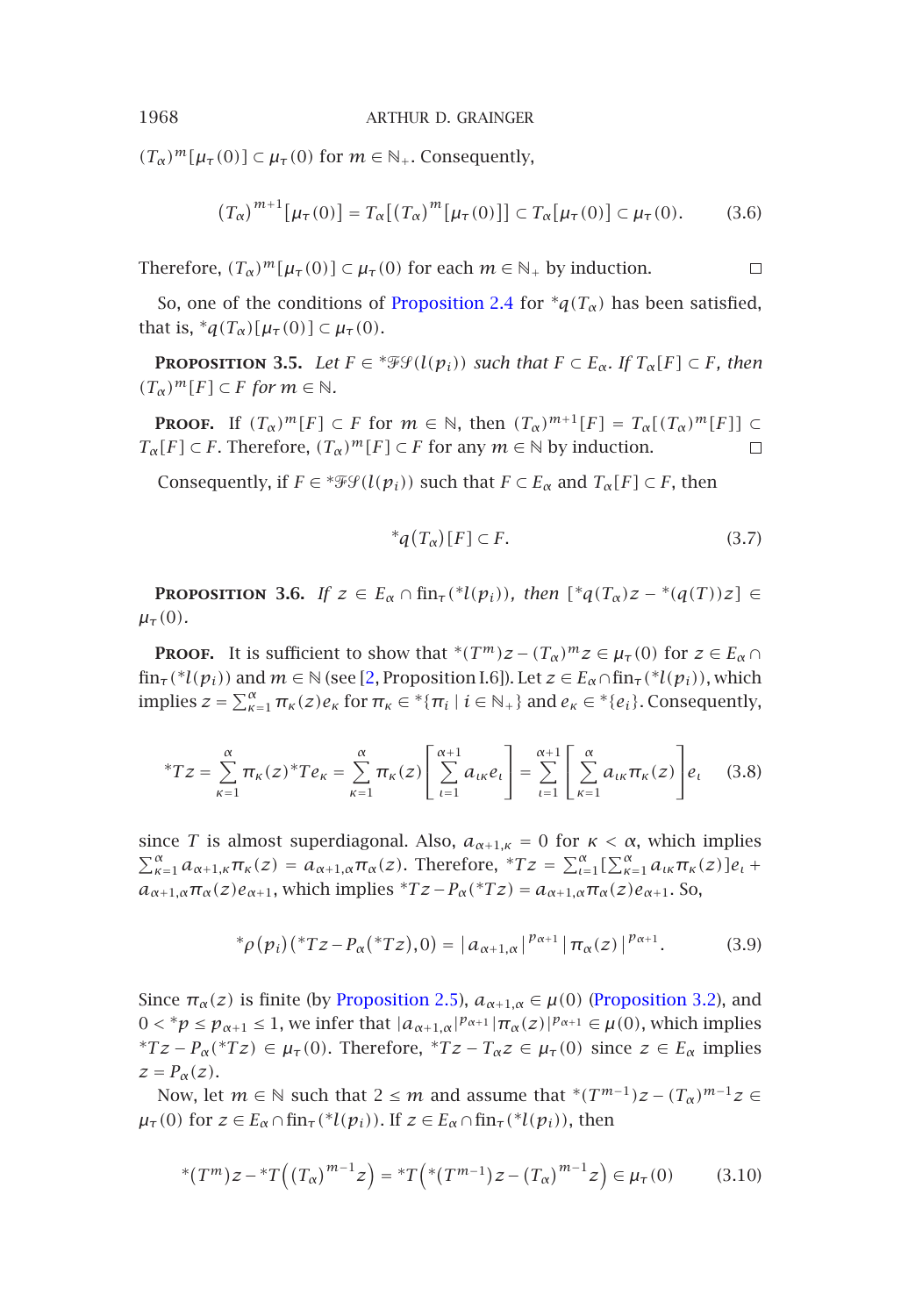since  $T \in [l(p_i)]$  implies that *T* is linear and  ${}^*T[\mu_{\tau}(0)] \subseteq \mu_{\tau}(0)$ . If we set  $\gamma = (T_{\alpha})^{m-1}z$ , then  $\gamma \in E_{\alpha} \cap \text{fin}_{\tau}({}^{*}l(p_i))$  by Propositions 3.3 and 3.5 since  $T_{\alpha}[E_{\alpha}] \subset E_{\alpha}$  and  $(T_{\alpha})^{m-1}[\mu_{\tau}(0)] \subseteq \mu_{\tau}(0)$  (see the proof of Proposition 3.4). Thus,

\*
$$
T((T_{\alpha})^{m-1}z) - (T_{\alpha})^{m}z = {}^{*}T(y) - T_{\alpha}y \in \mu_{\tau}(0)
$$
 (3.11)

(see the first part of the present proof), which implies

$$
*(T^{m})z - (T_{\alpha})^{m}z = [*(T^{m})z - *T((T_{\alpha})^{m-1}z)] + [ *T((T_{\alpha})^{m-1}z) - (T_{\alpha})^{m}z] \in \mu_{\tau}(0).
$$
 (3.12)

Therefore, by induction, it follows that \* $(T^m)z - (T_\alpha)^m z \in \mu_\tau(0)$  for  $z \in E_\alpha \cap$  $\lim_{\tau}$  (\**l*( $p_i$ )) and  $m \in \mathbb{N}$ . П

**PROPOSITION** 3.7. *If*  $z \in E_\alpha \cap \text{fin}_{\tau}({}^*l(p_i))$ *, then*  $^*q(T_\alpha)z \in \text{ns}_{\tau}({}^*l(p_i))$  *(i.e.,*  $*_{q(T_{\alpha})z}$  *is*  $\tau(p_i)$ *-near standard).* 

**PROOF.** Let  $z \in E_\alpha \cap \text{fin}_{\tau}({}^{\ast}l(p_i))$ . There exists  $n \in \mathbb{N}$  such that  $z \in {}^{\ast}(nV_0)$ (see [2, Corollary I.15]). Since  $q(T)$  is compact, it follows that

$$
*(q(T))[*(nV_0)] = n^*(q(T))[*V_0] \subset n[\operatorname{ns}_{\tau}(*l(p_i))] \subset \operatorname{ns}_{\tau}(*l(p_i)) \quad (3.13)
$$

(see [2, Proposition I.1 and Corollary I.10]). Therefore,

$$
{}^{*}q(T_{\alpha})z - {}^{*}[*(q(T))z] = [{}^{*}q(T_{\alpha})z - {}^{*}(q(T))z] + [{}^{*}(q(T))z - {}^{*}[*(q(T))z]] \in \mu_{\tau}(0)
$$
(3.14)

since  $[{}^*q(T_\alpha)z - {}^*(q(T))z] \in \mu_\tau(0)$  by Proposition 3.6. Therefore,  ${}^*q(T_\alpha)z \in$  $ns_{\tau}({}^*l(p_i)).$  $\Box$ 

We now state and prove the mai[n result.](#page-3-0)

**THEOREM** 3.8. Let  $0 < p \leq p_i \leq 1$  and let  $T \in [l(p_i)]$  be almost superdiag*onal. If*  $q(\lambda)$  *is a polynomial over*  $\mathbb C$  *such that*  $q(T)$  *is compact, then*  $T$  *has at least one nontrivial*  $\tau(p_i)$ *-closed invariant linear subspace of*  $l(p_i)$ *.* 

**PROOF.** Let  $[a_{ij}]$  be the matrix of *T* with respect to  $\{e_i\}$ . Therefore, there exists  $\alpha \in {}^*\mathbb{N}_+ - \mathbb{N}_+$  such that  $a_{\alpha+1,\alpha} \in \mu(0)$  for  $a_{\alpha+1,\alpha} \in {}^*[a_{ij}]$  by Proposition 3.2. Let  $\nabla$ :  $\mathcal{F}\mathcal{F}(l(p_i)) \to \mathcal{F}[l(p_i)]$  satisfy the conditions of Proposition 2.2 and let the collection  $[\{F_t\}_{t=0}^{\alpha} : {\{\nabla F_t\}}_{t=0}^{\alpha}]$  satisfy the conclusion of Proposition 2.3 with respect to *T*, ∇, and *α*. From Proposition 2.2(2) (and the *transfer principle*), we infer the existence of a nonzero  $x_0 \in l(p_i)$  such that  ${}^*\nabla(F)({}^*\!x_0) \in {}^*\!V_0$ for each  $F \in {}^* \mathcal{F} \mathcal{G}(l(p_i))$ , which implies  ${}^* \nabla(F)({}^* x_0) \in F \cap \text{fin}_{\tau}({}^* l(p_i))$  for each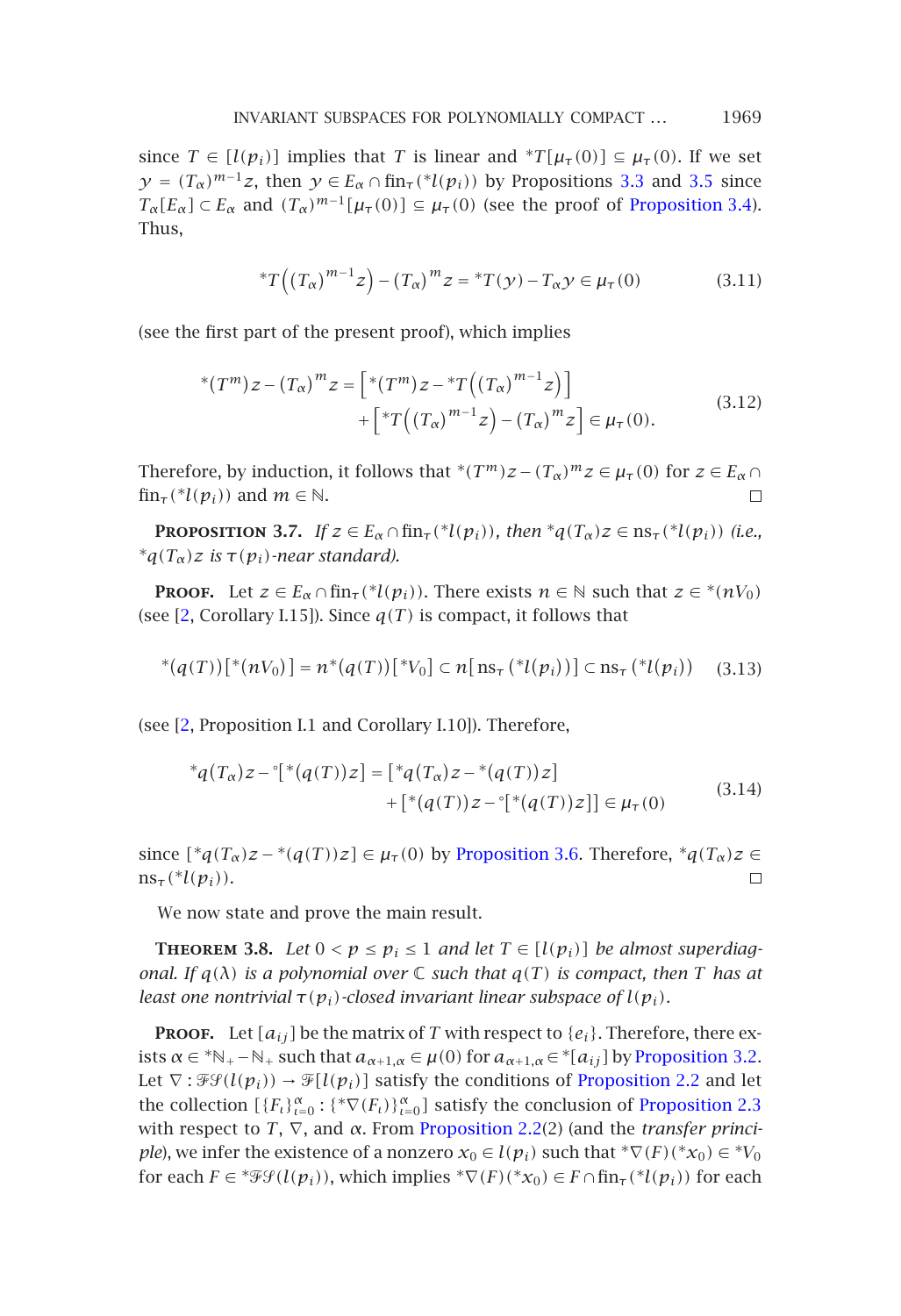$F \in {}^* \mathcal{F} \mathcal{G}(l(p_i))$  (see expression (3.2)). Consequently,

$$
^{\ast}q(T_{\alpha})(^{\ast}\nabla(F_{\iota})(^{\ast}x_{0}))\in F_{\iota}\cap\operatorname{ns}_{\tau}({}^{\ast}l(p_{\iota}))\quad\text{for }\iota\in\{0,\ldots,\alpha\}\tag{3.15}
$$

by Proposition 3.7 since, for each  $\iota \in \{0,\ldots,\alpha\}$ ,  $^*\nabla(F_\iota)(^*\chi_0) \in F_\iota \subset E_\alpha$ , by definitions of  $\nabla$ ,  $\{F_t\}_{t=0}^{\alpha}$  (and the *transfer principle*), and  $^*q(T_{\alpha})[F_t] \subset F_t$  (see expression  $(3.7)$ ).

If  $\{x_0, Tx_0, \ldots, T^m x_0\}$  is linearly *dependent* for some  $m \in \mathbb{N}_+$ , then the linear [space generated](#page-6-1) by  $\{x_0, Tx_0, \ldots, T^{m-1}x_0\}$  is nontrivial, closed, and invariant under *T*.

For the remainder of the proof, we will assume that  $\{x_0, Tx_0, \ldots, T^m x_0\}$  is linearly *independent* for each  $m \in \mathbb{N}_+$ . Consequently,

<span id="page-9-3"></span>
$$
q(T)(x_0) \neq 0. \t\t(3.16)
$$

Since the (internal) projection  $P_\alpha$  satisfies Proposition 2.1, we have  $^*x_0$  −  $P_{\alpha}$ (\**x*<sub>0</sub>) ∈  $\mu_{\tau}$ (0), which implies  $[{}^{*}q(T_{\alpha})({}^{*}x_{0}) - {}^{*}q(T_{\alpha})(P_{\alpha}({}^{*}x_{0}))] \in \mu_{\tau}$ (0) by *Proposition* 3.4 and  $[*(q(T))(P_α(*x_0)) - * (q(T)(x_0))] \in µ_τ(0)$  because  $q(T) \in$  $[l(p_i)]$ . Also,  $P_\alpha(*x_0) \in E_\alpha \cap \text{fin}_{\tau}(*l(p_i))$  (see expression (1.4)) implies

$$
[{}^{*}q(T_{\alpha})(P_{\alpha}({}^{*}x_{0})) - {}^{*}(q(T))(P_{\alpha}({}^{*}x_{0}))] \in \mu_{\tau}(0)
$$
\n(3.17)

by Proposition 3.6. Therefore,

$$
*_{q}(T_{\alpha})(*x_{0}) - *_{q}(T)(x_{0}))
$$
\n
$$
= [{}^{*}_{q}(T_{\alpha})(*x_{0}) - *_{q}(T_{\alpha})(P_{\alpha}(*x_{0}))]
$$
\n
$$
+ [{}^{*}_{q}(T_{\alpha})(P_{\alpha}(*x_{0})) - *_{q}(T)(P_{\alpha}(*x_{0}))]
$$
\n
$$
+ [{}^{*}_{q}(T))(P_{\alpha}(*x_{0})) - *_{q}(T)(x_{0}))],
$$
\n
$$
(3.18)
$$

<span id="page-9-0"></span>which implies  $[{}^*q(T_\alpha)({}^*x_0) - {}^*(q(T)(x_0))]$  ∈  $\mu_\tau$  (0). So, *q*(*T*)(*x*<sub>0</sub>) ≠ 0 implies

$$
*_{q}(T_{\alpha})(*_{X_0}) \notin \mu_{\tau}(0) \tag{3.19}
$$

<span id="page-9-2"></span><span id="page-9-1"></span>since  $\tau = \tau(p_i)$  is Hausdorff. Therefore, by Propositions 2.4 and 3.4, expressions (3.15) and (3.19), there exists  $v \in \{1, ..., \alpha\}$  such that  $\mathcal{F}_{v-1} \neq l(p_i)$  and <sup>o</sup> $F_v$  ≠ {0}. Since any two points of  ${}^{\circ}F_v$  are linearly dependent modulo  ${}^{\circ}F_{v-1}$ , we have that either  ${}^{\circ}F_{v-1}$  or  ${}^{\circ}F_{v}$  is a closed nontrivial linear subspace of *T*.  $\Box$ 

#### **References**

- [1] A. R. Bernstein, *Invariant subspaces of polynomially compact operators on Banach space*, Pacific J. Math. **21** (1967), 445–464.
- [2] A. D. Grainger, *On nonstandard topological vector spaces and invariant subspaces of compact operators*, Ph.D. thesis, University of Maryland, Maryland, 1973.
- [3] , *Invariant subspaces of compact operators on topological vector spaces*, Pacific J. Math. **56** (1975), no. 2, 477–493.